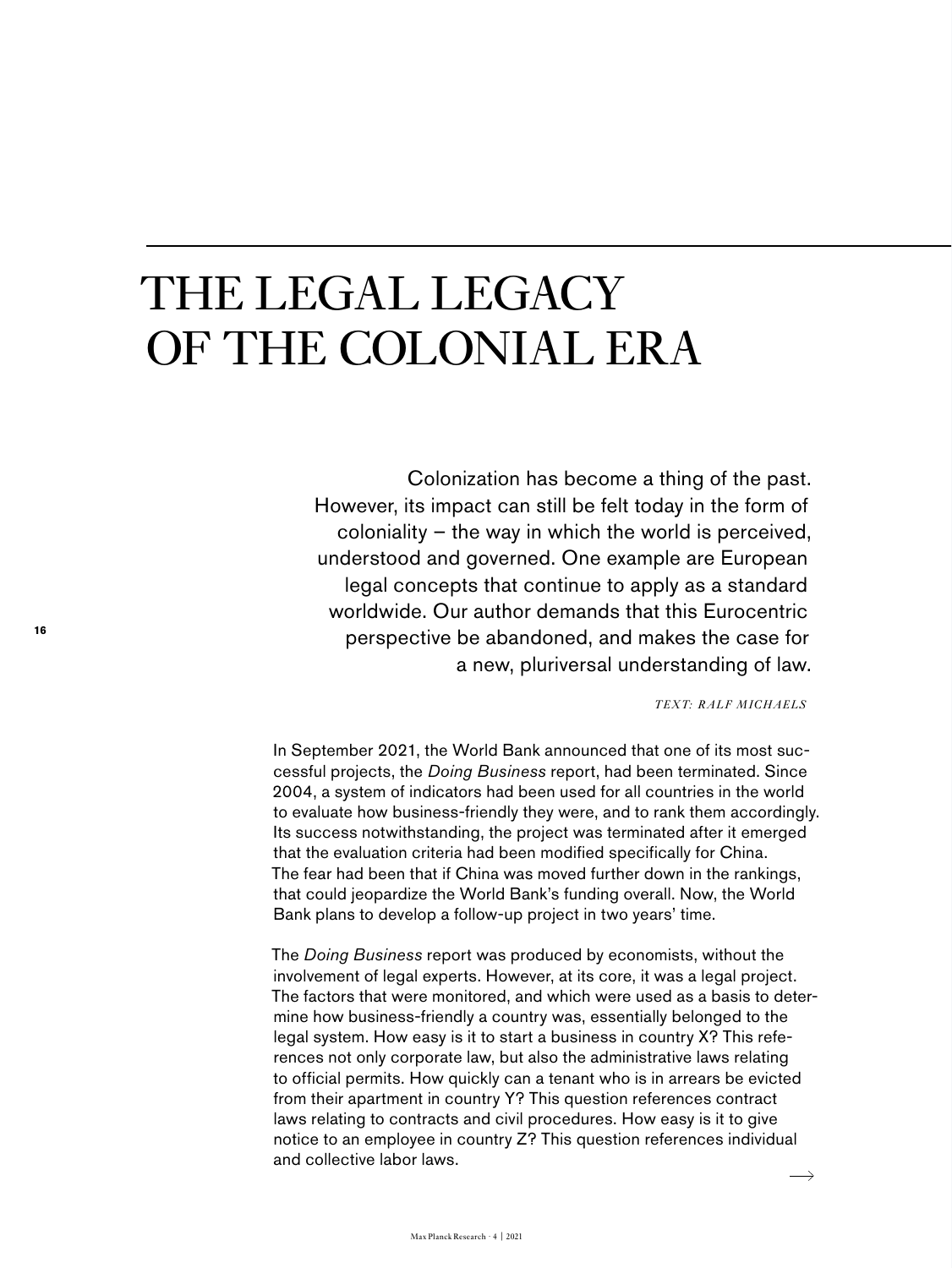## VIEW POINT

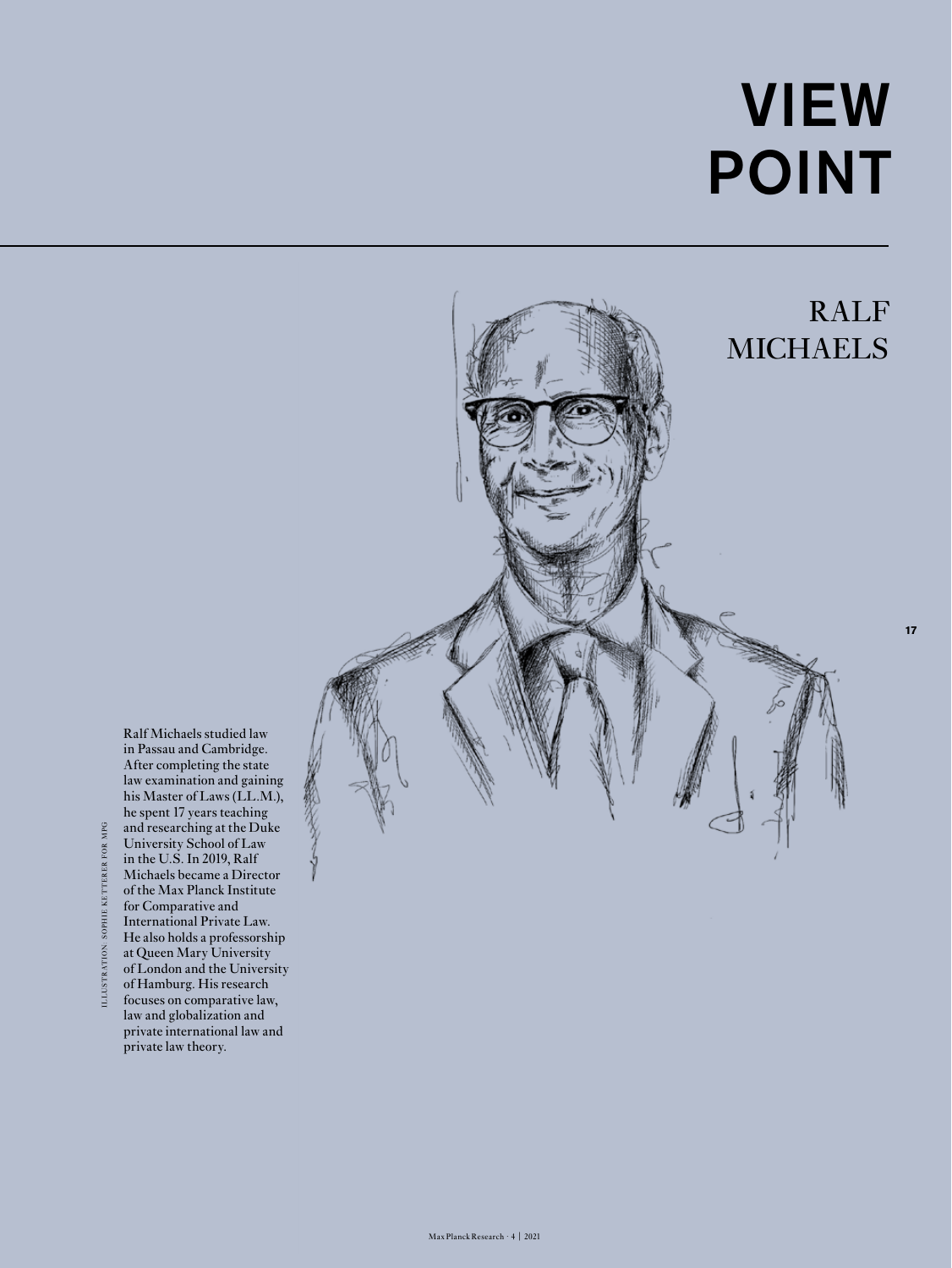The *Doing Business* report was also a comparative legal study, since it compared the countries. Such comparisons between legal regulations in different countries have always been a core field of comparative law. Traditionally, the main purpose of this area of legal studies was to determine commonalities and differences between the legal orders of different countries, and to explain, evaluate and possibly also overcome them by harmonizing those countries' laws. In addition, comparative law examines what are known as "legal transplants" – the adoption of legal rules and institutions from one legal system by another. These include the continuation of English common law in Commonwealth countries after they gained independence, for example, or the reform of antitrust law in Mexico based on the U.S. model at the end of the 20<sup>th</sup> century. Legal transplants particularly lend themselves as tools for promoting economic growth in the context of development aid. The hope is that legal rules that have led to a well-functioning economy in wealthy countries will spur economic development in poorer ones. The *Doing Business* report is a prime example of this. It defines "best practices," which are then recommended for the other countries to emulate.

In fact, comparative law scholars are rather proud of all this. In their view, other legal disciplines are simply narrow-minded and nationalistic, regarding their own national law as the only relevant standard, without knowledge of other legal systems beyond their own borders. By contrast,

RWANDA IS REGARDED AS A SUCCESS STORY: IN THE WORLD BANK REPORT, THE COUNTRY ROSE FROM 139TH PLACE TO 32ND PLACE

comparative law promotes an awareness of the diverse nature of the law worldwide. One belief held in comparative law is that in light of globalization, law can only be properly understood when different systems are compared with each other. Only those who are familiar with a large number of different legal systems have access to a superior range of potential solutions. Furthermore, it is only possible to improve a legal system when it is compared with others.

However, some people are critical of this approach. For a long time, comparative law focused mainly on European and North American legal systems. When it did take other legal orders into account, it regarded them as being nothing more than inferior versions of their European models, with Nigerian law as a shoddy copy of English law, Japanese law as a poor imitation of German law, and so on. Critics who accuse comparative law experts of Eurocentrism claim that there is an implicit hierarchy in place, with European countries at the top. Seemingly, such accusations do not apply to the *Doing Business* report. While at first, typical

OECD countries such as the U.S., Canada, Switzerland and Singapore were ranked at the top, several developing countries soon moved up the list. Rwanda, for example, has been regarded as a success story. From 2009 to 2010, the East African country moved up from  $139<sup>th</sup>$  to 67<sup>th</sup>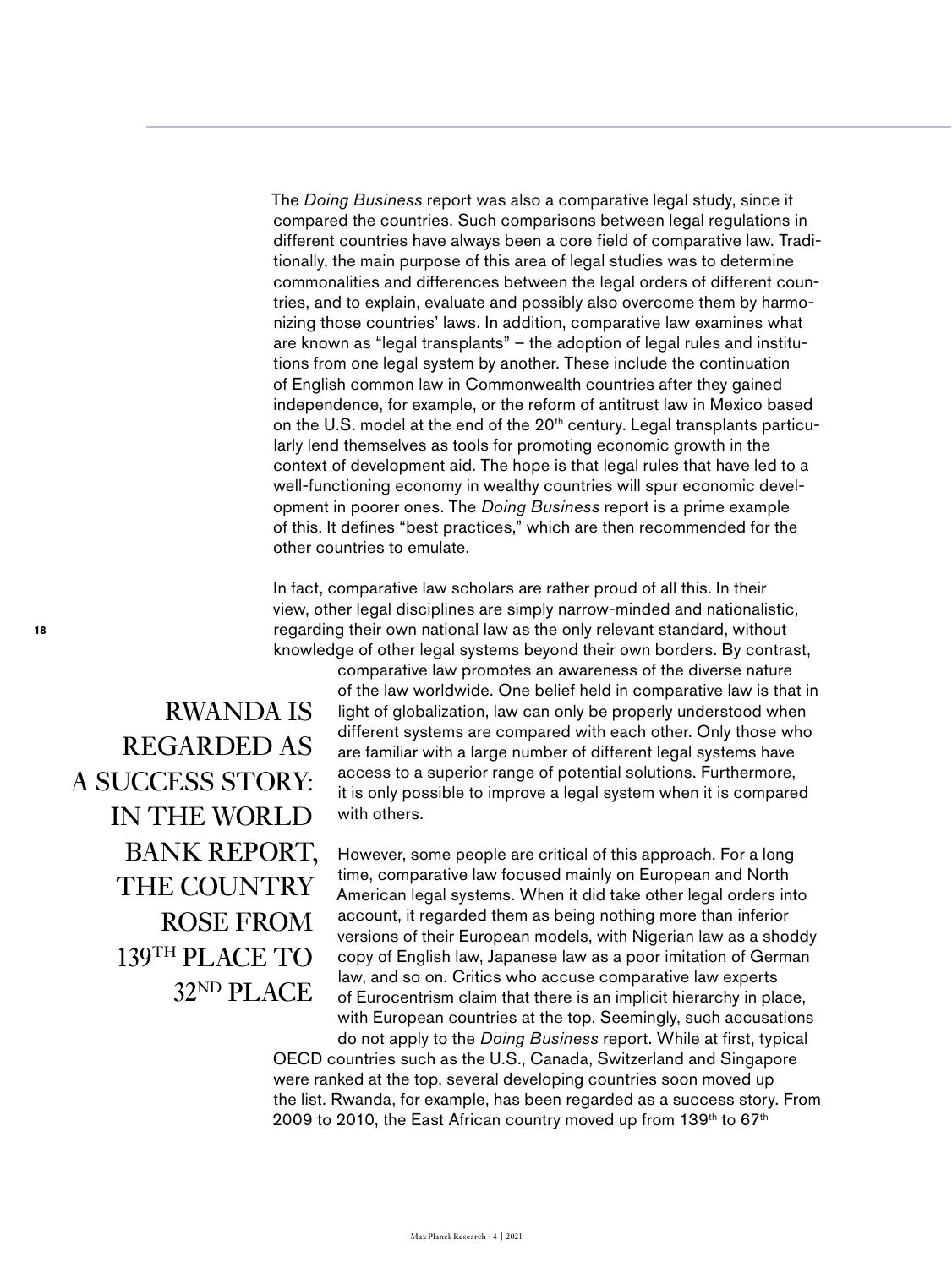place, and in 2014, it was ranked 32<sup>nd</sup>. Georgia, which was ranked 100<sup>th</sup> for business friendliness in 2006, had reached  $6<sup>th</sup>$  place in the global rankings by 2019. According to the World Bank, it is precisely because the ratings take neutral indicators into account that they help overcome the prejudices that disfavor non-European legal systems. This is what allegedly makes them emancipatory.

This is the precise claim that decolonial critique addresses. According to decolonial theory, (European) modernity has always been linked to coloniality, its inseparable darker side. Liberty, equality and prosperity in Europe not only went hand in hand with oppression, unequal treatment

EUROPE AND THE U.S. CONTINUE TO RULE THE WORLD WHEN IT COMES TO KNOWLEDGE AND THOUGHT STRUCTURES

and the exploitation of the colonies and their subjects; without them, such societal progress would not have been possible. In order to legitimize the oppression and exploitation, it was necessary to assert the claim that Europeans and their way of thinking were superior – a type of historical ranking, as it were. Moreover, the standard used for this ranking was itself based on European values and ideals, which thus became universalized. Therefore, coloniality meant dual domination by Europe over the rest of the world – not just by means of military and economic superiority, but also through the power to determine knowledge and thought.

The colonial era is a thing of the past, and with just a few exceptions, the former European colonies have now formally become independent states. However, this does not mean that coloniality has been overcome. Europe and the U.S. continue to set the standards against which the rest of the world is measured.

European values and ideas that were developed on the basis of specific European history, a form of capitalism that originated in Europe and the U.S., continue to be regarded as universal, and are imposed upon the rest of the world. Europe and the U.S. may no longer rule the world politically, but they do still dominate when it comes to knowledge and thought structures.

Decolonial theory has, to date, only rarely been applied to the law and comparative law. Yet the *Doing Business report* is a good example of what such application can look like, and what it is able to achieve. For example, it can show that although countries in the Global South may occasionally be ranked higher than those in Europe, the price for this is that these countries are required to fully accept the standards and expectations of the project, which are dominated by Europe and the U.S. In Rwanda, for example, while the changes made to the economic system to meet the requirements of the *Doing Business* report may have improved the country's ranking, they have also led to a high level of dissatisfaction. It is debatable whether the willingness of the Rwandan government to adapt

 $\rightarrow$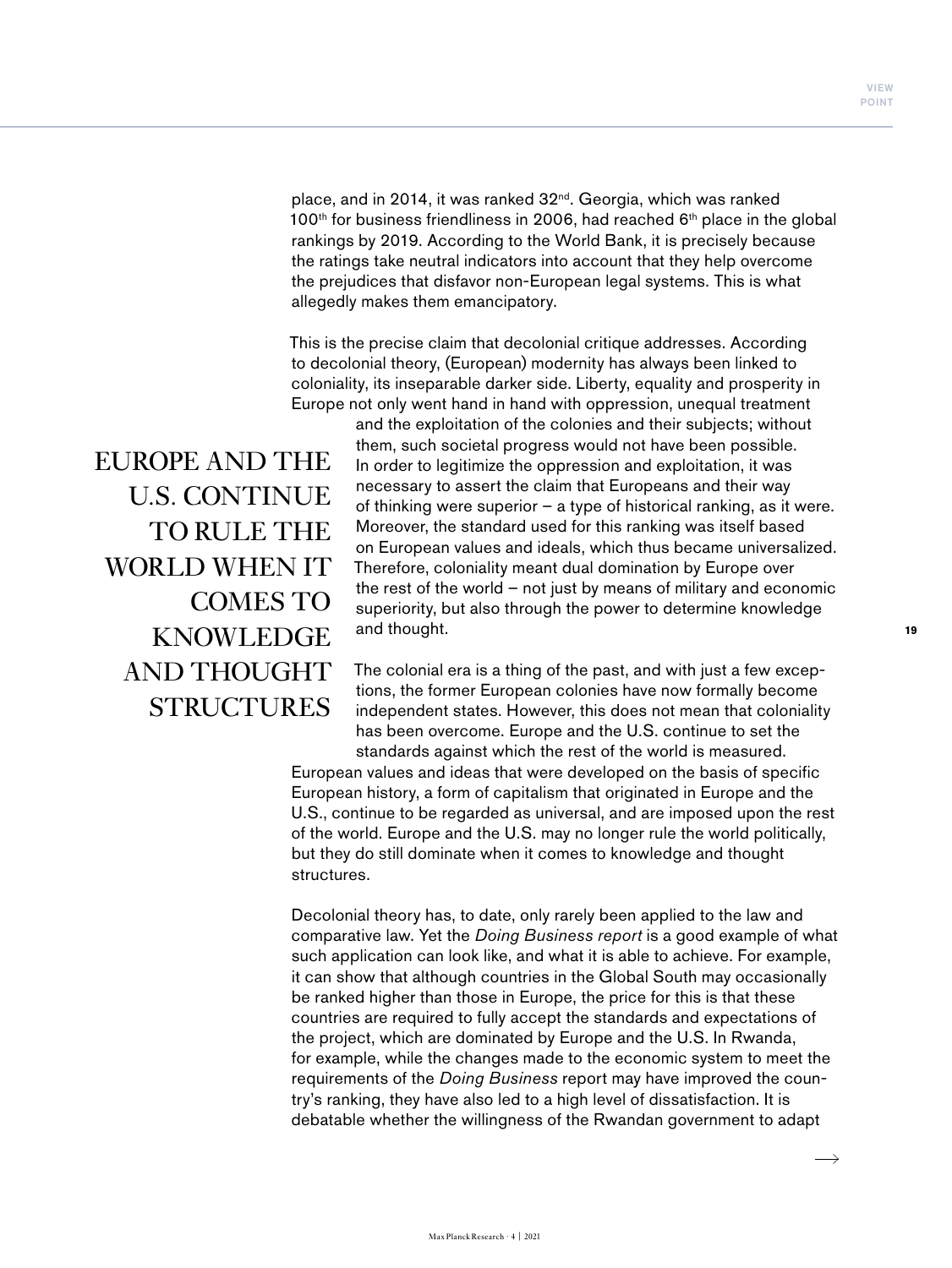to these standards will pay off. Is it really preferable to do business in Georgia rather than the U.S., or in Azerbaijan rather than Israel, simply because Georgia and Azerbaijan are ranked higher?

Ultimately, the *Doing Business* report may not prioritize European countries, but it does implicitly favor European law. Thus, a great deal of importance is given to formal statutory rules that regulate activity in the countries of the Global North, but which are of less importance elsewhere. When comparative law compares different countries, it fails to take nonstate law into account. Local customs and mechanisms for resolving disputes which play an important role in the Global South are presumed to

> weaken the state's monopoly on power, instead of being viewed as alternative, perhaps even superior, norms.

THE RANKING COMPARES **OFFICIALLY** INDEPENDENT STATES, BUT REMAINS LARGE-LY COLONIAL

When the *Doing Business* report recommends rules from the Global North as models for the Global South, it assumes a technical, non-cultural understanding of law. In the first *Doing Business* report, the presumption was "one size fits all." This approach underestimated the question of whether such rules are capable of functioning at all in the Global South – and whether former colonies, which today are officially independent, wish to be subject to rules that originate from the former colonial powers.

While a project such as the *Doing Business* report may compare formally independent states, it does in fact remain largely colonial

in nature. It promotes the universalization of legal rules from the Global North, not through political recolonization and the enforced implementation of such rules, but by declaring a certain legal rationale to be universally valid and making it a benchmark by means of a ranking process. Countries in the Global South are not forced to adopt this rationale. However, if they refuse to do so, they will be ranked lower down the list.

The result is not simply a hierarchy that places countries from the Global North above those from the Global South. Instead, something more perfidious emerges. Those countries that adopt the rationale of the Global North are ranked higher than those who do not, for this reason alone. This rating system purports to be scientifically neutral and purely descriptive. In reality, however, it transfers a high level of normativity to its subject of study – it normalizes the principles of the Global North.

What might decolonial comparative law that resisted such an approach look like? The universality of western values and laws can be countered by the concept of pluriversality – in other words, the notion of a world within which many worlds are possible. In a pluriverse, European based law would have its place, but merely as one of many systems, without the claim